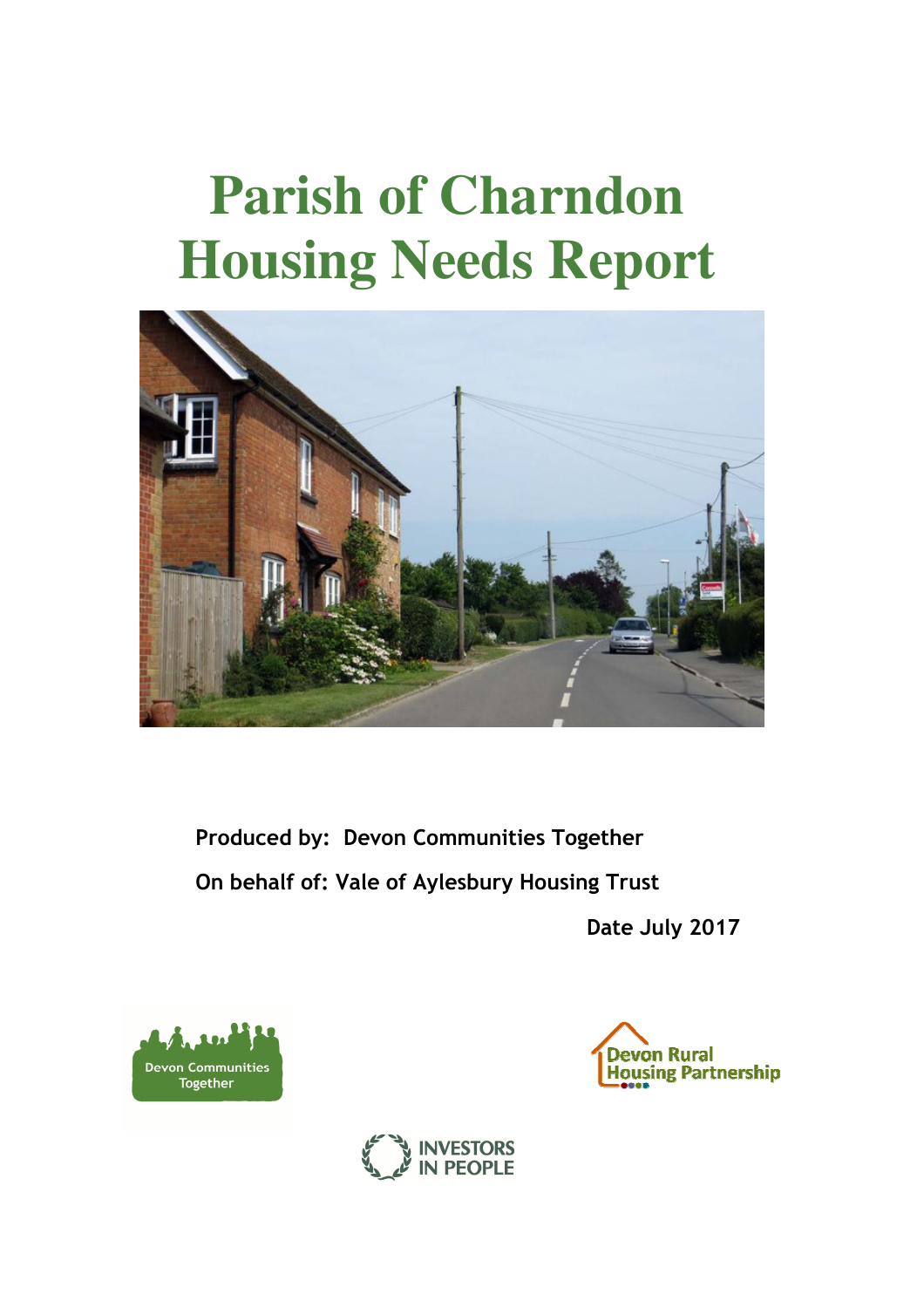## **Contents**

- **1. Executive Summary**
- **2. Aims of the Survey**
- **3. Survey History, Methodology and Response**
- **4. Introduction and Information about Charndon**
- **5. General Survey Findings**
- **6. Assessment of those in need of affordable housing**
- **7. Conclusions Future Housing Need for Charndon**

Please note that this document is the intellectual property of the Devon Rural Housing Partnership. If this document is used by any organisation other than the commissioning organisation to support a development then a fee will be charged. Details of this fee can be obtained from the Rural Housing Enabler at Devon Communities Together.

> Devon Communities Together First Floor, 3 & 4 Cranmere Court Lustleigh Close Matford Business Park, Exeter. EX2 8PW Tel 01392 248919

www.devoncommunities.org.uk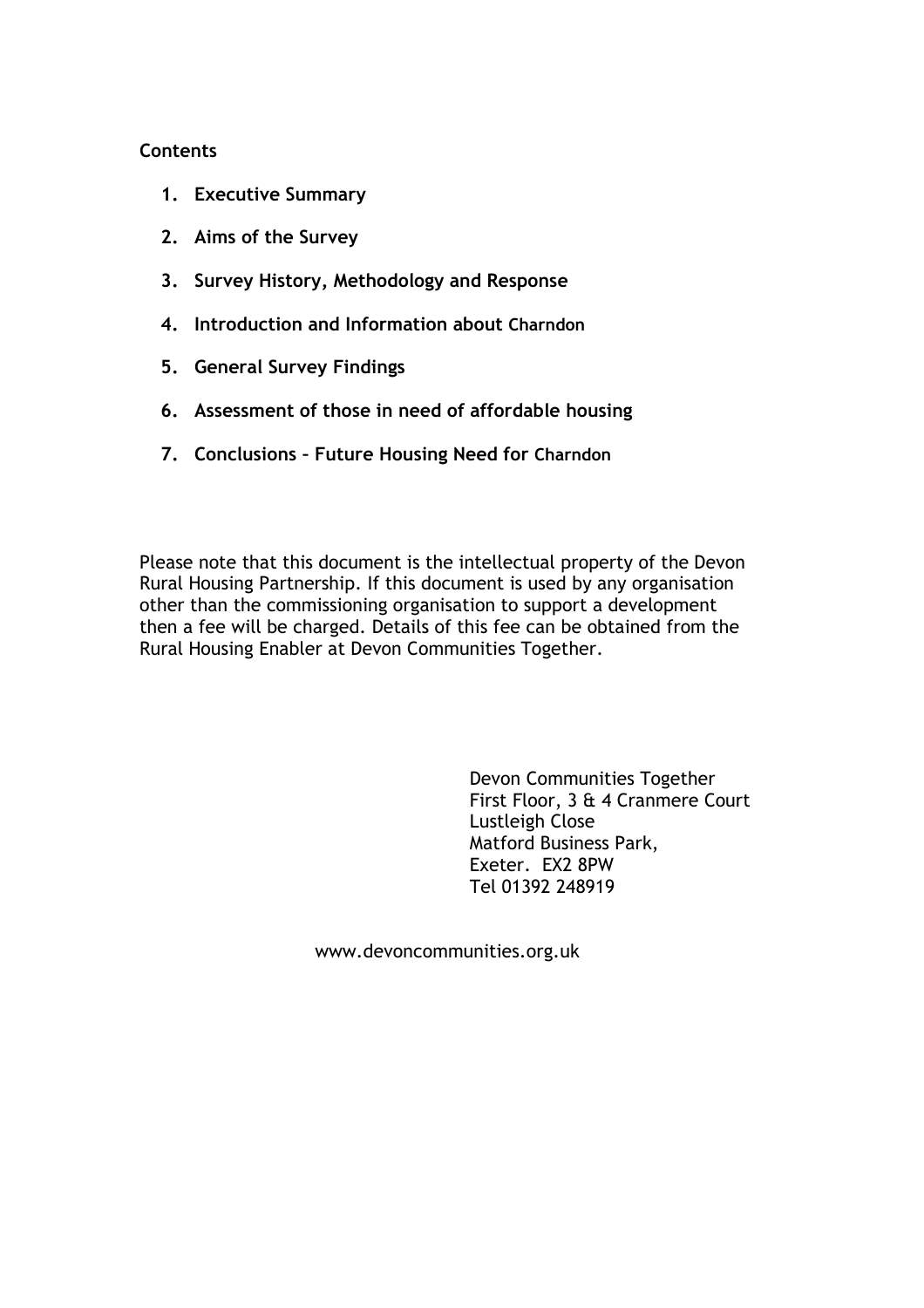# **1 Executive Summary**

# **Principal Conclusions**

The survey identified a need for 2 affordable homes within the next 5 years.

# **Key findings**

# **Affordability**

The survey found 2 households in housing need who could not afford to buy in the open market.

## **Tenure**

• 1 of the households in need qualified for affordable rent, 1 may be able to afford a shared ownership property.

## **Size of Property Required**

The need is for 1  $\times$  1 bedroom property and 1  $\times$  3 bedroom property.

# **Other Findings**

- 324 surveys were delivered and 53 survey forms were returned. The response rate was 16%.
- 64% of households who answered the question said they would be in favour of a small development of affordable housing for local people. 3 households did not answer this question.
- 57% of households who answered the question said they would support the School Hill site. 43% households would not support that site. 1 was undecided. 6 households did not answer the question.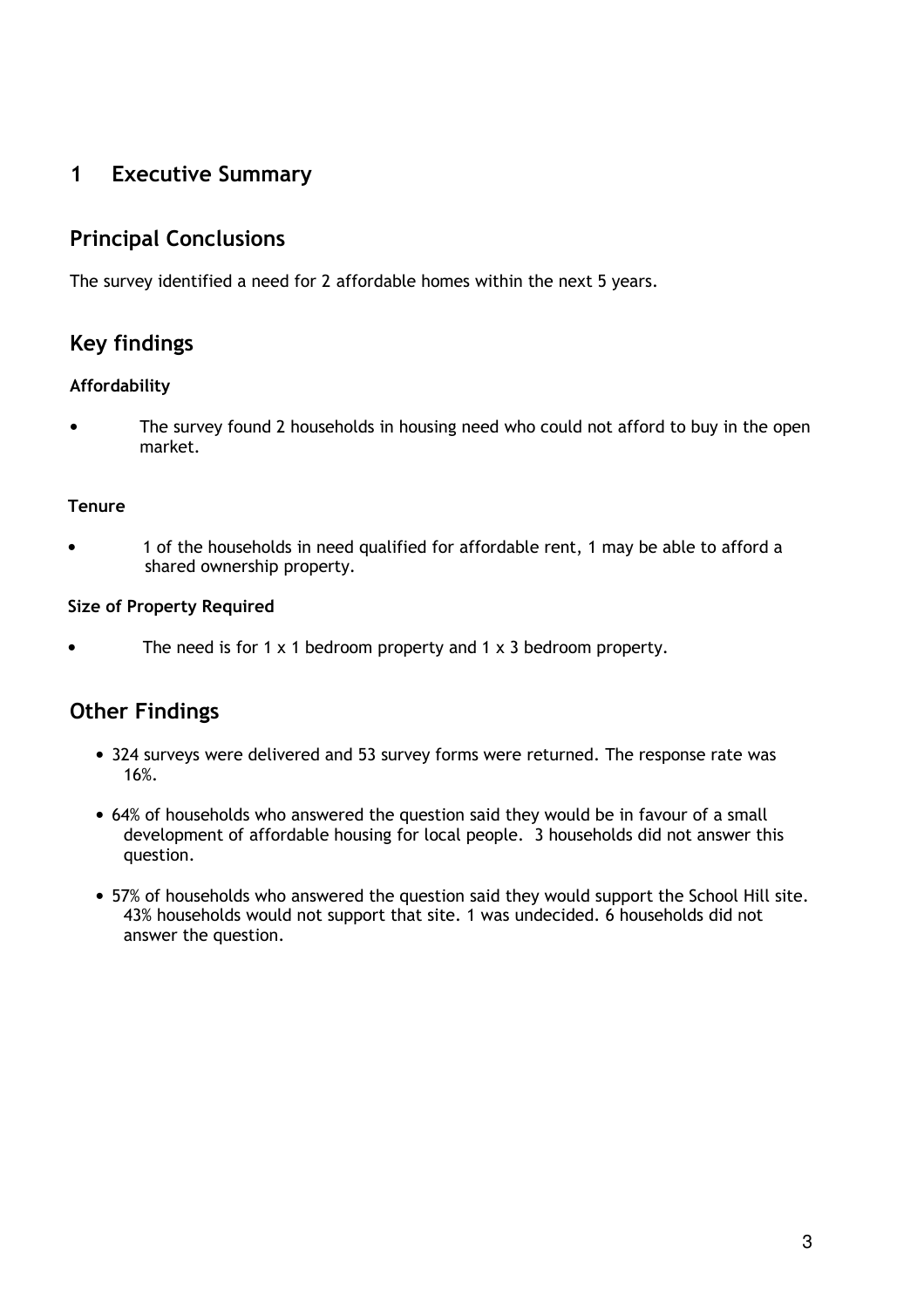# **2. Aims of the Survey**

- To investigate the housing need, tenure and size of homes required for local people living or working in the parish and those wishing to return.
- To establish the general level of support for new homes in the parish with an emphasis on homes for local people with housing needs.
- To establish the views of the whole community on future housing in the parish.
- To assist all development partners in providing affordable housing in the parish.

# **3. Survey history, methodology and response**

## **3.1 History**

Vale of Aylesbury Housing Trust have a rural exception site in Chardon on which they wish to build affordable housing for local people. Community Impact Bucks are working with them to bring the site forward. However Community Impact Bucks do not have the resources to carry out housing need surveys in-house so asked Devon Communities Together (who fulfil a similar role in Devon) to carry out the housing need survey on their behalf. Bespoke survey forms were designed with Vale of Aylesbury Housing Trust and Community Impact Bucks and 324 forms were posted to every household in the parish. Parishioners were able to return the survey in a reply paid envelope. The deadline for the return of the survey was 7<sup>th</sup> July 2017.

### **3.2 Methodology**

The survey was carried out using a standard methodology approved by local planners. Background notes on the methodology can be obtained from the Rural Housing Enabler.

The survey form was in 2 parts. The first section asked a limited number of questions about the type of household and their support for affordable housing. All residents were invited to respond to this part of the survey. The second part of the survey was designed to be completed by households who intend to move home within the next 5 years within the parish and may need affordable housing. A reminder was also sent to those on the Bucks Home Choice register who did not complete a survey form.

#### **3.3 Response**

- 53 surveys were returned, which is a response rate of 16% of all dwellings surveyed.
- Out of the 53 surveys, 2 were returned with Part 3 completed.
- 43 of the respondents live in Charndon. 1 works in Charndon. The others did not specify a link to the parish but may live in Calvert Green and have been confused by the parish boundary.

It should be noted that whilst apparent inconsistencies in responses are followed up, the information given is taken at face value.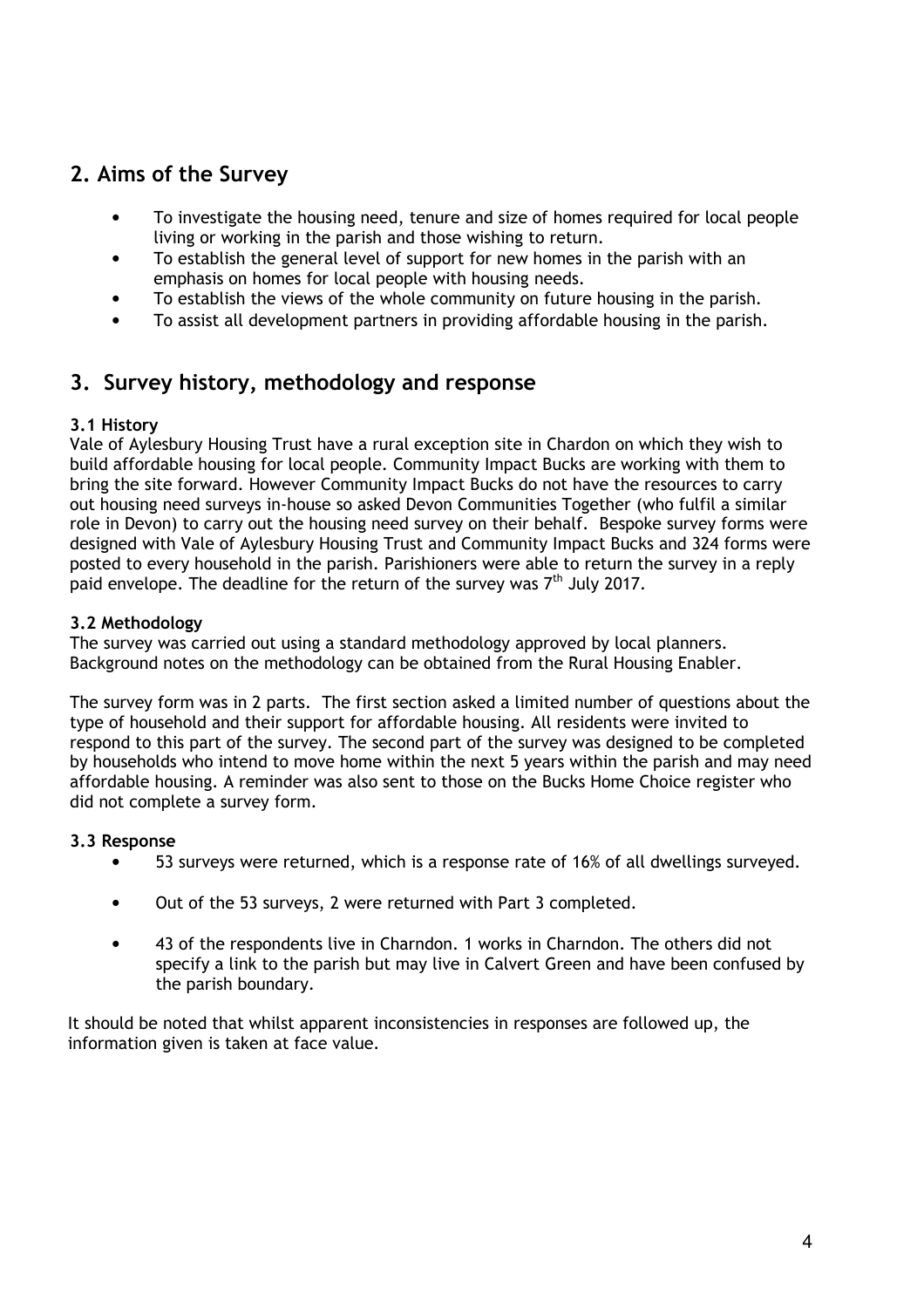# **4. Introduction and Information about Charndon**

## **4.1 Overview of Charndon**

Charndon is a small rural parish located in the Aylesbury Vale district of Buckinghamshire, approximately 6 miles east of Bicester and 7 miles south of Buckingham. It consists of the villages of Charndon and Old Calvert. It lies approximately 3 miles off of the main A31 road and is on the route of the new HS2 high speed railway link between London and Birmingham. The parish has regular bus services linking it to the larger towns of Aylesbury, Buckingham and Bicester.

The parish has a church and village hall but no other amenities. Various activities including Pilates take place at the village hall. Residents have to travel to the larger surrounding towns and villages for schools, shops, GP and leisure activities. There is a small supermarket in Calvert which is the adjoining parish and the nearest primary school is at Twyford which is approximately 2 miles from the centre of Charndon. Charndon has a Community Association which was set up to provide support for local buildings, facilities and open space.

# **4.2 Population Figures**

In the 2011 census the usually resident population of Charndon was recorded as 862 in 298 households. The current number of households in the parish according to Aylesbury Vale District Council is 324.

## **4.3 Number of bedrooms**

The 2011 Census gives a breakdown of dwellings by bedroom size. As can be seen, the majority of homes in the parish have 3 or 4 bedrooms with very few smaller, cheaper properties. Less than 10% of the homes have 1 or 2 bedrooms, which are the size that those on lower incomes or starting out on the housing ladder would be able to afford.

## **Table 1**

l.

| 1 bed | 2 beds | 1 3 beds | 4 beds | 5 beds or more   Total |     |
|-------|--------|----------|--------|------------------------|-----|
|       |        |          | 89     |                        | 293 |

## **4.4 Property Prices and Rent**

In the last 2 years the Land Registry has recorded 30 property sales in the parish (including parts of Calvert that fall within Charndon parish). The average price of properties whose value was shown was £383,000. Prices ranged from £150,000 for a 3 bedroom terraced house to £535,000 for a 5 bedroom detached house.

There are currently 13 property listings on the Rightmove website in Charndon parish. The cheapest house on the market at the moment is a 3 bedroom property for £320,000. There are only 2 houses for sale under  $£400,000.^1$ 

To assess whether a household can afford to buy in the open market it is necessary to look at the cost of an entry level property in the local market. This is done by comparing information on recent house sales and homes currently on the open market. There have been no 1 bedroom properties sold in the last 2 years or currently for sale in the parish, therefore the cost of a 1 bedroom home has been estimated. Average rents are identified by comparing local private rents gained from the housing need survey with rents of properties currently on the market.

<sup>&</sup>lt;sup>1</sup> All house price data as of 10/7/17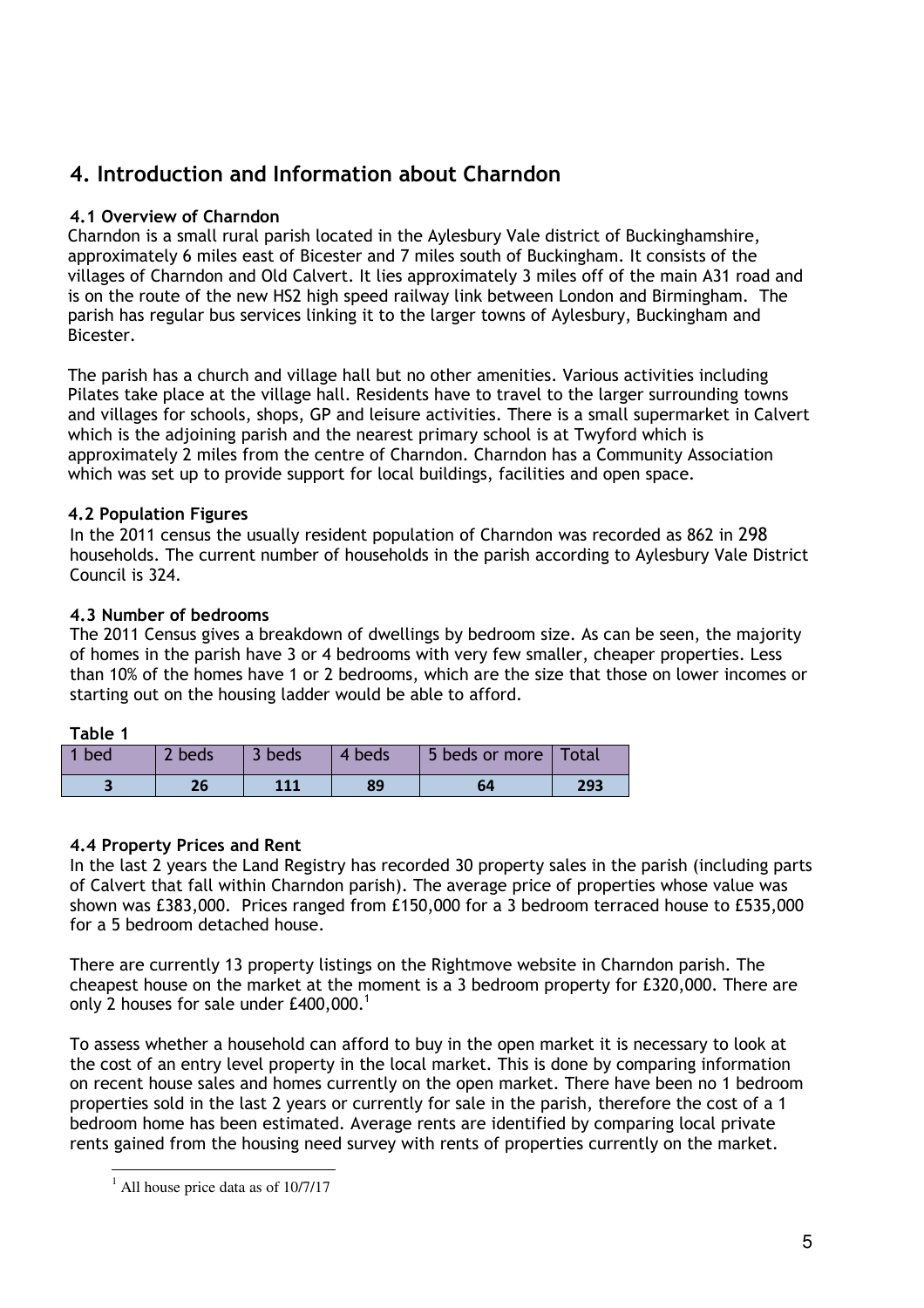From this information, we can establish typical rents to assess affordability. There were no one bedroom properties for rent on the open market at the time of writing this report therefore data has been taken from surrounding areas.

The figures used to assess affordability are set out in Table 2 below.

| <b>Size</b> | <b>Property price</b> | <b>Weekly rent</b> |
|-------------|-----------------------|--------------------|
| 1 bedroom   | £180,000              | £175               |
| 2 bedroom   | £220,000              | £200               |
| 3 bedroom   | £285,000              | £210               |

**Table 2** 

There are currently 11 housing association owned properties in Charndon. These consist of 4 x 1 bedroom bungalows, 1 x 2 bedroom house, 4 x 3 bedroom houses and the 2 void homes at School Hill. None have been let in the last 2 years.

# **5. General Survey Findings**

## **5.1 In favour of a small local development**

Respondents were asked if they would be in favour of a small number of homes for local people being built if the need for affordable housing were proven. 64% of those answering the question said they would be in favour. 36% said they were against any development. It should be noted that 3 households did not respond to this question. Fig.1 below shows the breakdown.

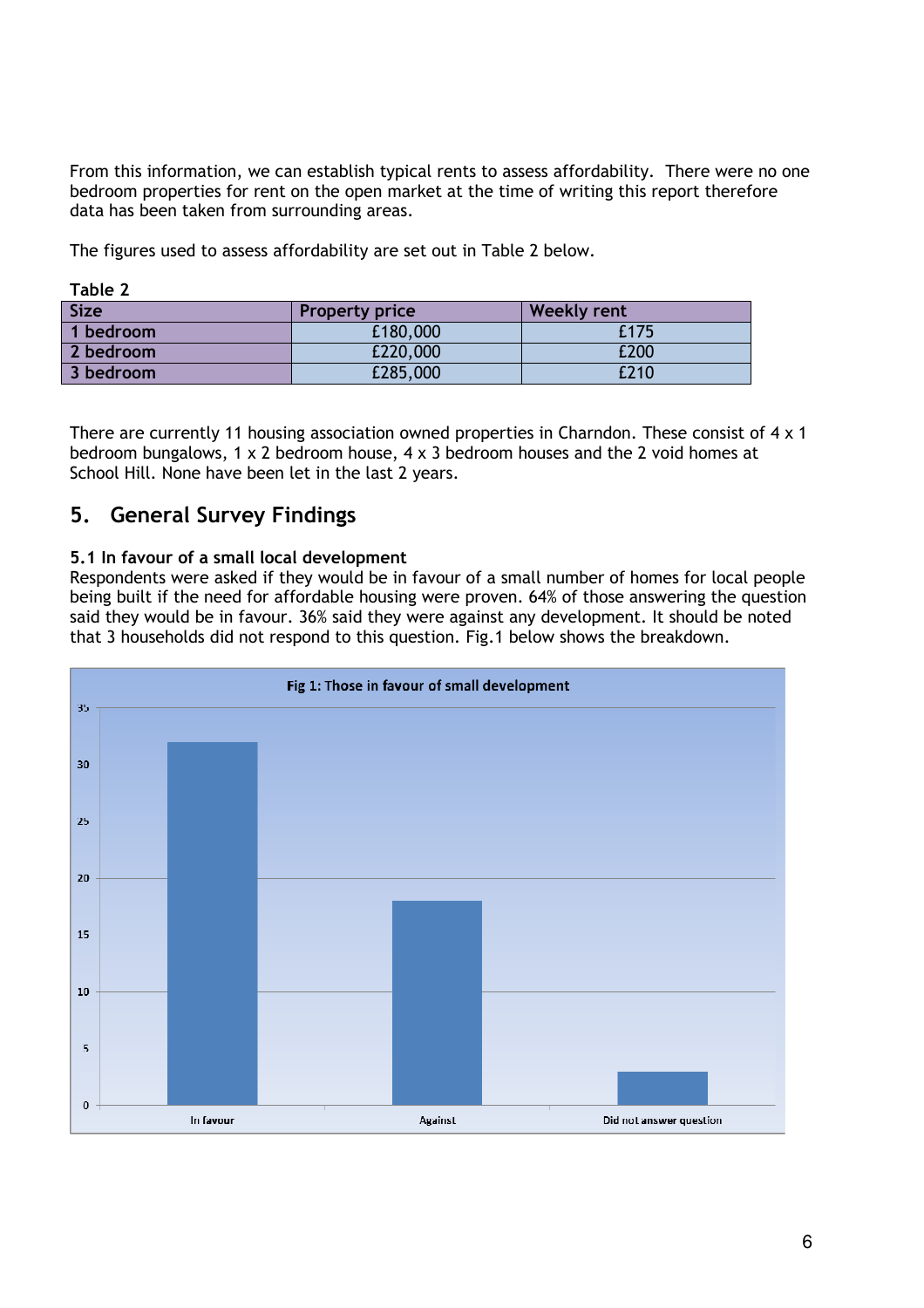### **5.2 Site suggestions and general comments**

35 individuals made suggestions for possible housing sites within the parish. The majority of these were for an old motor repair yard just outside of Charndon. There were a further 13 general comments about housing in the parish. These suggestions and comments will be made available to the housing association on a separate document.

#### **5.3 Family members who have left parish in last 5 years**

Respondents were asked if they had any family members who had had to leave the parish in the last 5 years due to lack of suitable housing.

• 6 households replied that they did have such a family member

#### **5.4 Current tenure**

Of the 51 respondents who provided details, 45 (88%) own their own home, 3 (6%) rent from a private landlord and 3 (6%) rent from a housing association. 2 did not specify. Figure 2 below shows the breakdown.



#### **5.5 Support for School Hill Site**

Respondents were asked if they would support 7/8 School Hill as a possible site for an affordable housing development for local people.

- 26 households would support the site
- 20 households would not support the site.
- 1 was undecided.
- 6 households did not respond to the question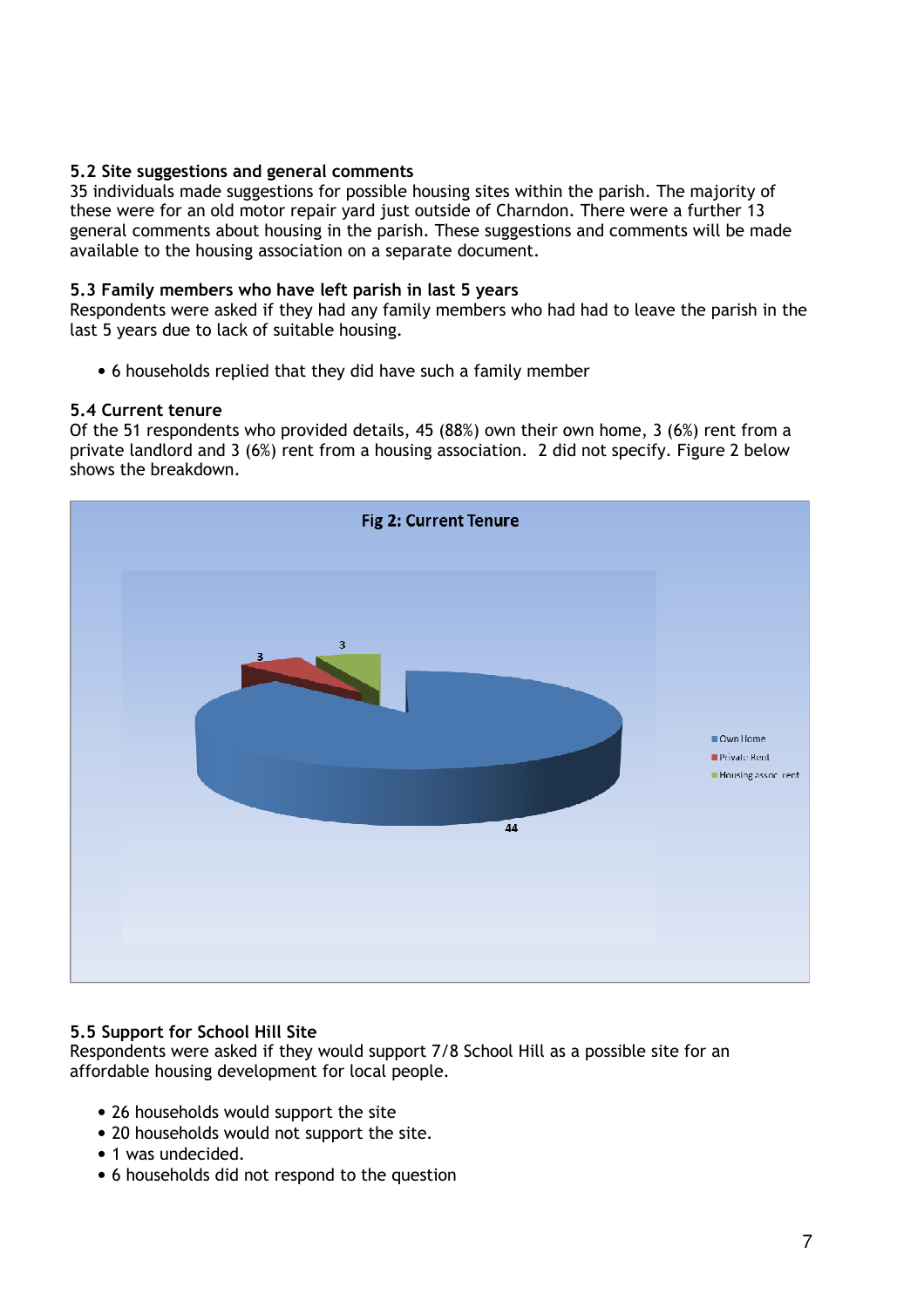### **5.6 Housing need**

Respondents were asked whether they or any member of their family are in need of affordable housing or have any other housing needs.

• 3 households answered yes to this question

These households were asked to complete Part 2 of the survey, however only 2 Part 2 forms were received.

# **6. Assessment of those needing affordable housing in Charndon within the next 5 years**

Part 2 of the survey was aimed at those who expect to need to move home within the next 5 years within Charndon and would need affordable housing. It asked questions regarding size and make-up of the new household, local connection and financial circumstances. This information helps to identify the number of households that are eligible for affordable housing in the parish and the size, tenure and type of homes required.

### **6.1 Responses to Part 3 of the survey**

2 households completed Part 3 of the survey.

#### **6.2 Local Connection**

In order to qualify for affordable housing, respondents must have a local connection to Charndon. Local connection criteria are set out by the local authority. The local connection criteria for Charndon are detailed below:-

- A member of the household has lived in the parish for the last 5 years.
- A member of the household works in the parish.
- A member of the household has immediate family (father/mother) who has lived in the parish for the last 5 years.

Both of the respondents have this connection.

#### **6.3 Housing Options**

Respondents provided information on income and savings which allows an assessment of what the household can afford to pay for their accommodation.

- 1 household earned less than £20,000 per year and had no savings or deposit.
- 1 household earned between £20,000 £25,000 and may have access to a deposit.

Given the financial circumstances of the households in need, 1 may be able to afford a shared ownership home but the other would require affordable rented housing.

#### **6.4 Preferred housing tenure**

The survey also asked households who had a housing need which tenure of housing they were interested in.

1 household would prefer low cost home ownership or rent to buy and one would prefer to rent from a housing association.